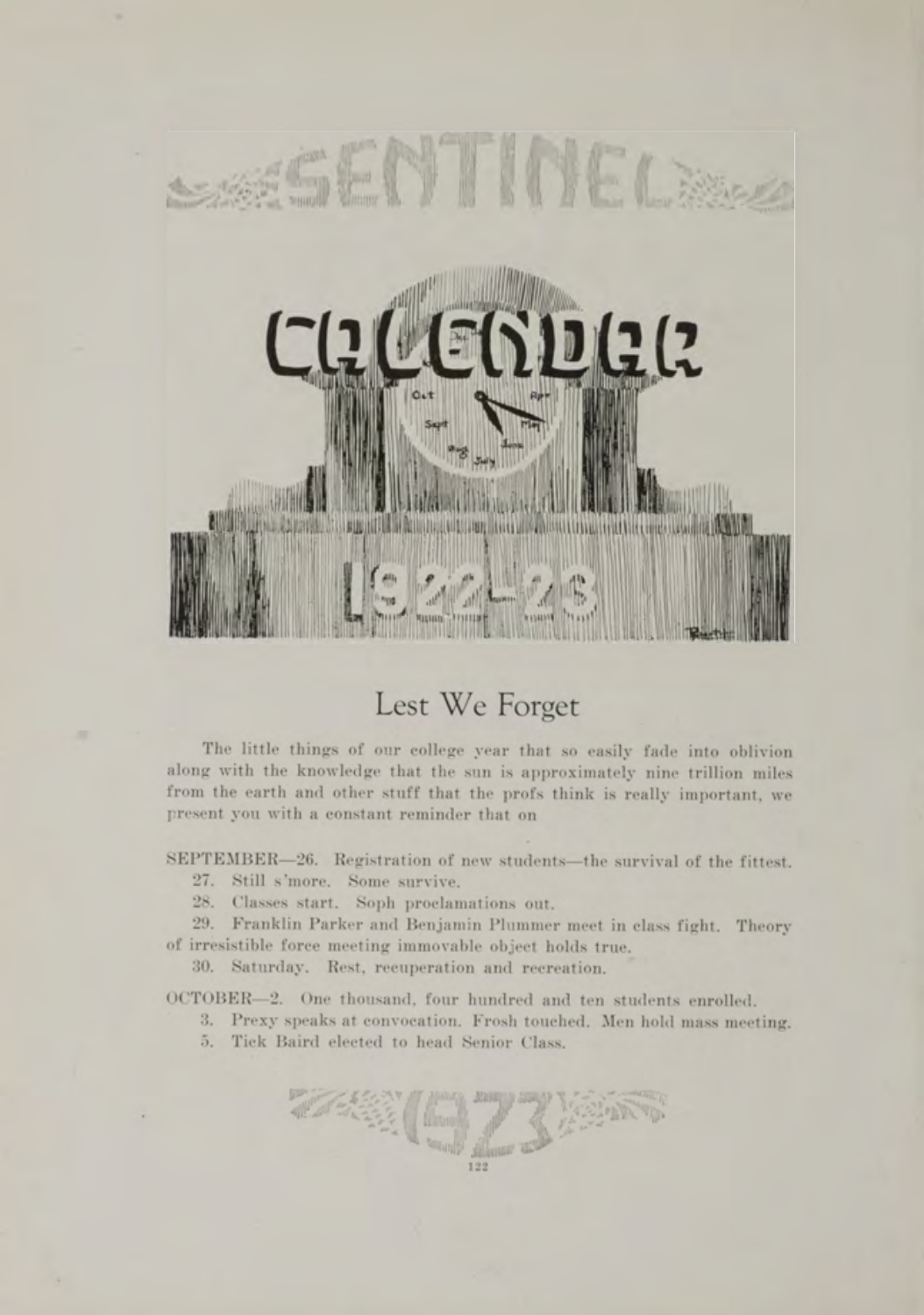

7. Washington U beats Grizzlies at Seattle. Frats pledge.

10. Frosh paint M.

12. First S.O.S. Bear Paws tap eleven.

13. Montana gives Wesleyan's "state championship" team a slight setback; score, 37 to 0. Faculty slings reception.

20. Sigma Delta Chi gives jitney hop in gym.

21. Idaho Tech loses to Grizzlies by score of 15 to 12.

27. Sophs give ball for Frosh. Plummer and Parker attend. Big event.

28. Gonzaga defeats Montana. Team spends night walking the rails before game.

30. Seniors pose for Sentinel. Lots of retouching done.

NOVEMBER-3. Co-ed prom. Worst yet.

4. Bear Paws appear in new sweaters and caps.

7. Two hundred and ninety-five yellow slips. Plummer got five.

9. Bear Paws watch M. And that isn't all!

10. Homecomers arrive. S. O. S.

11. Big parade. Aggies beaten, 7 to 6, in real battle. New gym dedicated. More fun.

13. Alpha Phi has Sentinel pictures taken. No bad results.

21. Lawyers put out The Kaimin. No worse than usual.

22. Press Club Carnival and Jean Haviland poses for art students. Carnival is a financial loss.

24. Law School slings dance. Rough stuff.

25. Whitman, 13: Montana, 0.

28. Professor Walter Pope takes big chance and gets married.

30. Thanksgiving. Idaho gives Grizzlies bad beating. Ray Murphy to head 1923 football squad.

DECEMBER-3. Sigma Nu has bear hunt.

4. Irwin at convocation. Burt Teats gets Rhodes scholarship.

5. Mrs. LeClaire has large call for cough sjrrup. Supply exhausted.

6. Alice Sit-by-the-Fire. Blizzard.

7. Kershner tapped by Silent Sentinel.

8. Alice Sit-by-the-Fire in Deer Lodge. Convicts forced to attend.

241973

9. Symphony orchestra tries recital.

12. Kaimin starts Low Down section. Jelly Elliott exposed.

13. Scabbard and Blade chapter granted.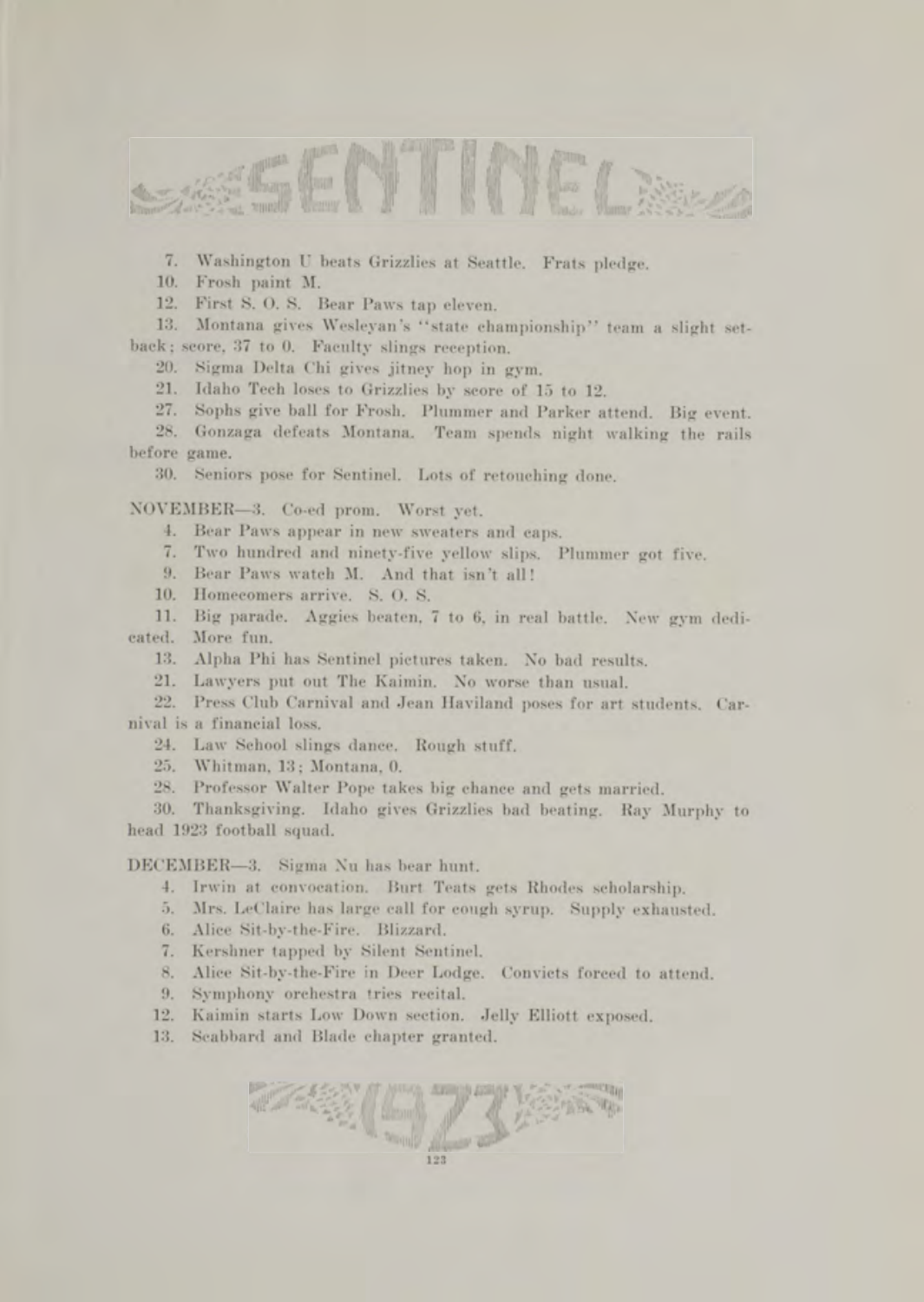

- 16. Hi Jinx. Unusually rotten. Big crowd.
- 19. First exam. Much eramming.
- 20. More agony.
- 21. Still more.
- 22. Many leave for home. Some expect to return.

JANUARY-3. Registration. Iota Nu gets chapter of Phi Sigma Kappa and tears down fence in front of house.

4. Thirty-three men and nine women are given the bounce. Rest of us work harder.

- 5. Pharmacy Ball. Many pills attend.
- 8. Interfrat basketball begins. Little bloodshed.
- 9. Phi Beta announced.

16. Basketball team returns from disastrous western trip. Williams exposes women in Sigma Delta Chi edition of The Kaimin. Popularity increases.

- 18. R. O. T. C. moves to the hospital.
- 19. Art League Ball. Not bad.
- 20. Brannon gives school once over. Grizzlies beat Mount Saint Charles.
- 25. Hughes kidnapped. Aggies take hard game at Bozeman.
- 26. Bear Paw dance. Grizzlies beat Bobeats.
- 27. Montana beats Mines at Butte.
- 29. Excitement! Another kidnapping. Country-wide publicity.
- 31. Sigma Chi wins interfrat championship in basketball.

FEBRUARY-1. Big mystery solved. Dean Stone and Doc Jesse contest for story-telling honors. Women tell stories, too.

2. Pacific, 7; Montana, 27. Art Redding announces candidacy for May King.

- 3. Pacific loses again.
- 5. Group picture. Camera all right.
- 9. Co-ed Formal. Dragstedt, Cogswell and others unable to attend.
- 10. W. S. C. loses both ends of dual debate. Mines beaten in basketball.
- 13. Charter Day. Ritchie Newman exposed in Low Down.
- 16. Foresters' Ball. Aggies beat Montana.
- 17. Aggies win State basketball championship.
- 23. Interfrat Formal. Shiekish.
- 25. Earle Duffy loses pants in fire at I. N. house.

124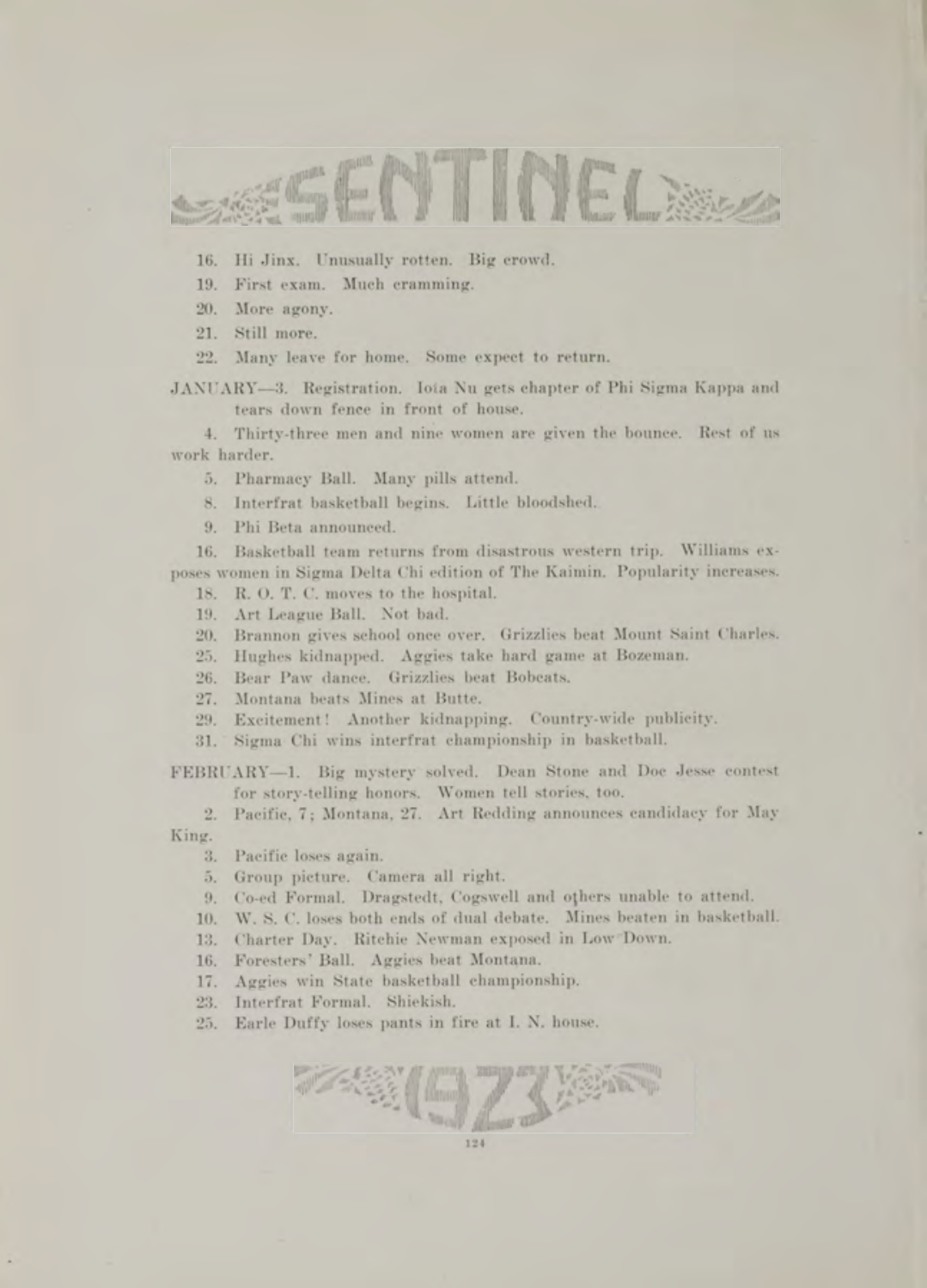

27. Delta Gamma and Karnak Klub lead in scholarship. R. O. T. C. issues uniforms.

28. Aggies beaten in debate. W. S. C. wins in basketball from Grizzlies.

MARCH-3. Press Club banquet. Karnak Klub becomes Alpha Tau Omega.

6. Honor system convocation.

7. Grizzlies beat Bulldogs.

8. Grizzlies, 13; Bulldogs, 14. R. O. T. C. springs review in gym. " Doc" Tanner to head 1924 basketball squad.

9. Montana beats Gonzaga in debate. Forestry convention.

14. M Club boxing tournament. Real action.

15. Tom Skeyhill. Good.

16. Varsity vodvil. Alpha Phi and Kappa get cups. Unusually good.

17. Tug-of-war postponed for first time.

19. Shakespeare. Some attend.

20. Exams.

21. Exams.

22. Exams.

23. Exams.

24. Glee Club leaves for State tour.

26. Tony Sarg's Marionettes.

29. Chelys Club gets Alpha Chi Omega. Prexy takes air ride.

APRIL—2. Loyalties.

3. Forty students received letters and railroad receipts. Larry Adler has another of his delightful studio teas.

4. "Our Girl" has her first date—with the dentist.

5. "Mizzouri" Howard elected to lead the shysters.

6. Knowles Blair busts into the esthetic with "The Wells of Eternity."

7. The staff is too woozy after the Hell and Panic to be just sure of the exact date, but we think that this is it.

8. Aber Day keeps up the tradition end of things by being postponed for the first time.

9. Sigma Chi takes first round of the interfrat baseball argument.

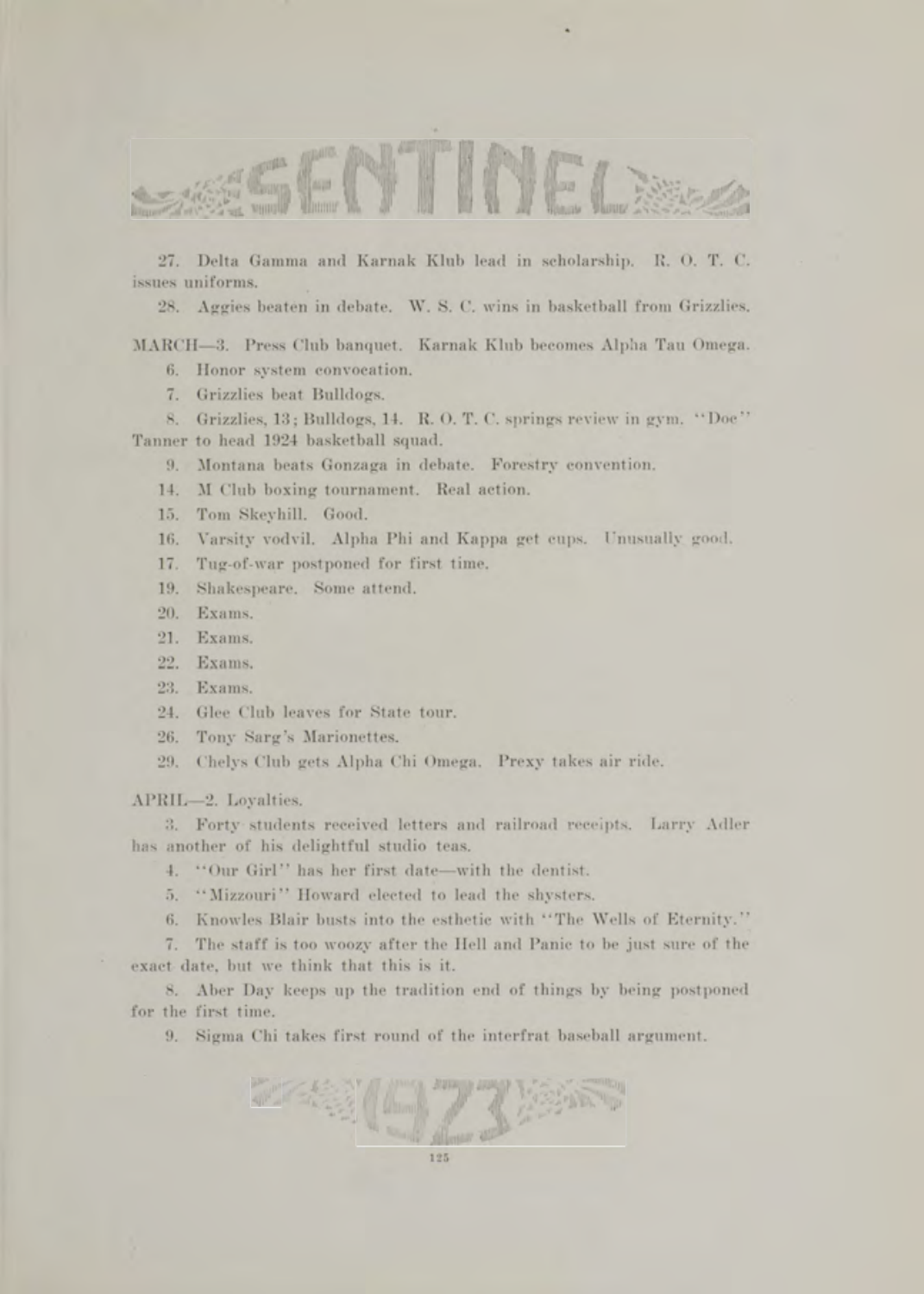

10. May Queen candidates were presented and accepted by Mortar Board. Now the argument begins.

11. Kaimin head yesterday: "Faculty Men Return from Educators' Meet." Is something really going to be done?

12. "Spark Plug" makes initial appearance on the campus in a cloud of dust and flurry of co-eds. Name to be changed to "Fire Plug" very soon on account of the stationary habits of the masterpiece of automotive engineering.

13. Frosh put out The Kaimin. P. Logue states it the best in history. Pink knows he has helped put out every freshman edition since he has been on the campus.

14. Wusga felines-start the annual May Queen row.

15. Hap Kibble leaves the campus for his home in Roundup.

16. Prehistoric "bike" shed succumbs to the flames.

17. Tomorrow's Aber Day. All will have blisters tomorrow; some here and some there.

18. Campus cleanup. Foresters proceed as usual to wreck the trees. Aber oratorical yesterday: Grover Johnson takes first.

19. Frosh hold semi-annual class in exterior decoration. M is painted by some; clothes and faces by others. W hat has become of the concrete M Perk Spencer promised; also the elevator to the big letter promised over the head of Tom Swearingen by candidate Donahue? Dead line extended in Bennet essay contest. Kind of a lingering death.

20-22. Old Iota Nu becomes Phi Sigma Kappa; sixteen years as a local ended in grand ball. Boob Fredericks sheds tears over homesickness in China. Fromise of square tug-of-war strikes terror to Soph hearts. So unprecedented and shortsighted-eh, what?

27. A piece of foolishness. A bsurd. The upper classmen let the Frosh throw the noble Sophs into the slough. Sophs fewer than eyes on a mole. Deeney administers anesthetic to Kid Wallick. Wallick takes the glove on the jaw for nearly an hour when he at last does an Oliver Lodge and returns from other worlds. R. O. T. C. Kaimin.

MAY-1. Seotty Andrus tries to make eighty-five yards look like one hundred: however, judges were prejudiced and gave the race to O. A. C. man for running longer. Montana takes fourth in Seattle meet. Sigma Chi wins

**r;,** 923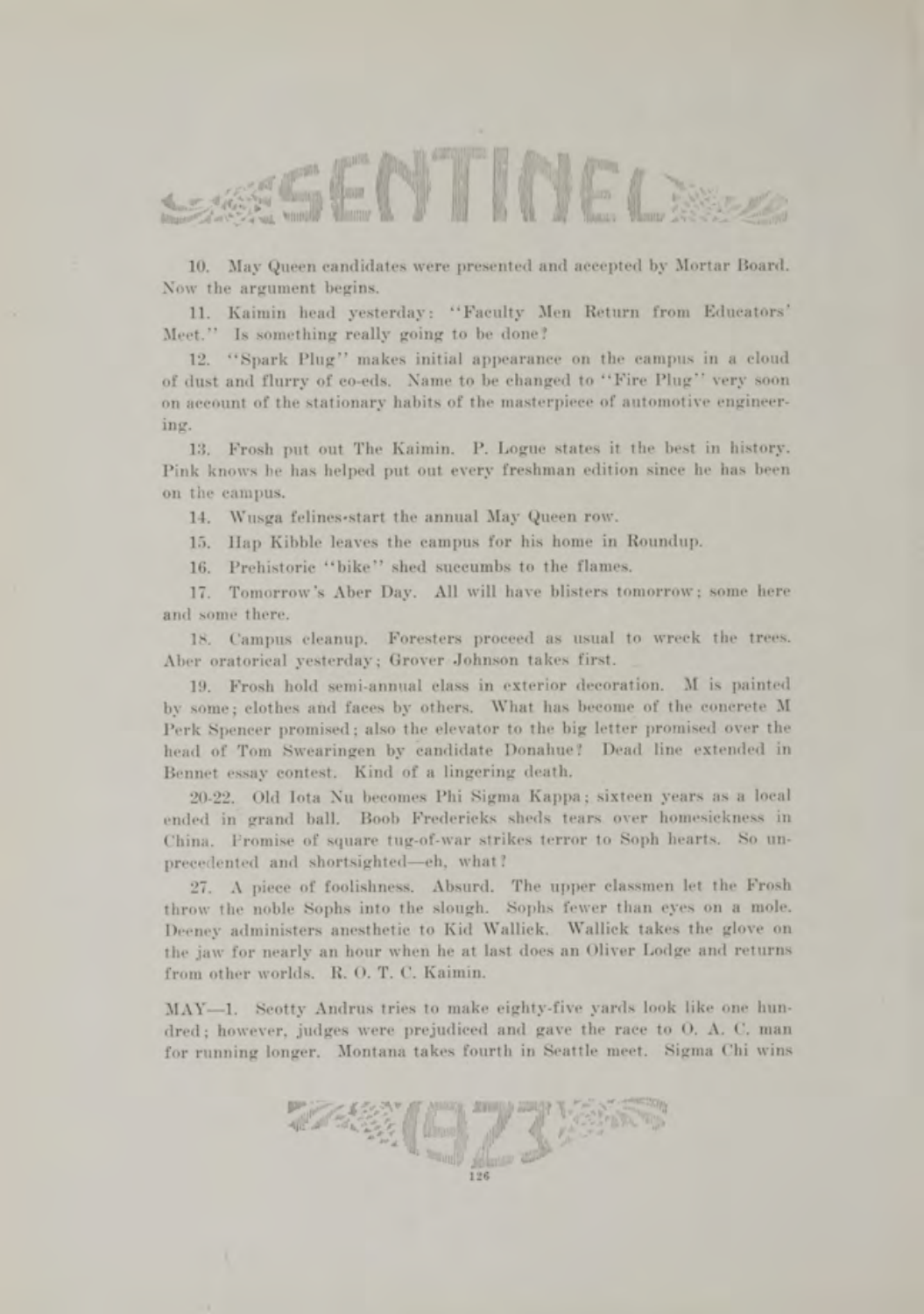

interfrat baseball. Wiederman and Johnson lose friends in umpiring games. 4. High school athletes. Old alums, singing "I Left the Wife and Kids for better or for Worse," pour into town and some continue to pour. Track meet due for rainy reception. Montana takes first of series from Whitman. Good many boys need glasses. Football practice made difficult by co-ed gym

windows. One pair of field glasses found.



A Shady Walk

127